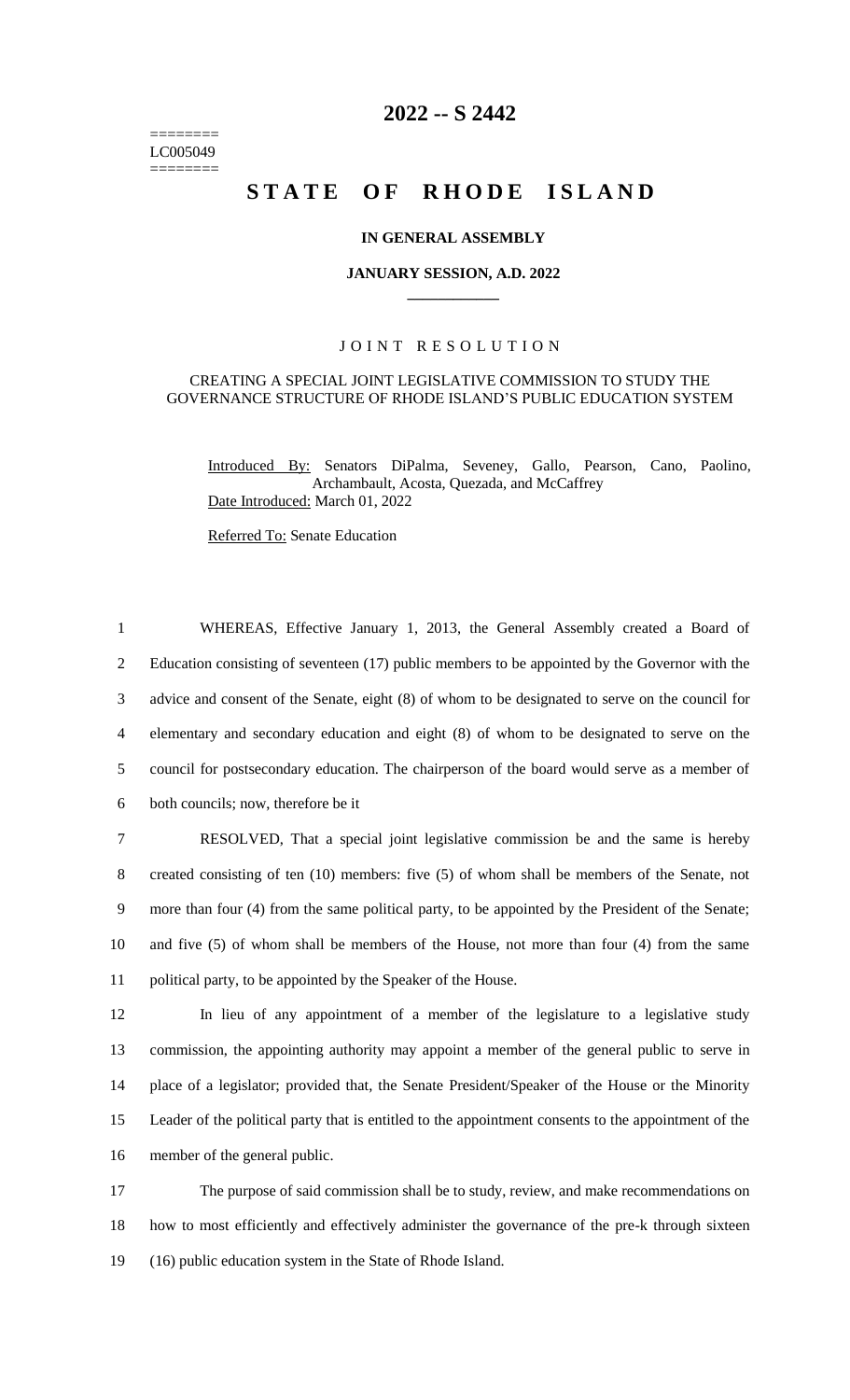- Forthwith upon passage of this resolution, the members of the commission shall meet at the call of the President of the Senate and Speaker of the House, who shall appoint commission Co-chairs, including one from the Senate and one from the House.
- Vacancies in said commission shall be filled in like manner as the original appointment.
- A quorum of the commission shall consist of a majority of its membership, and the membership of said commission shall receive no compensation for their services.
- All departments and agencies of the state shall furnish such advice and information, documentary or otherwise, to said commission and its agents as is deemed necessary or desirable
- by the commission to facilitate the purposes of this resolution.
- The Joint Committee on Legislative Services is hereby authorized and directed to provide suitable quarters for said commission; and be it further
- RESOLVED, That the commission shall report its findings and recommendations to the President of the Senate and Speaker of the House on or before March 1, 2023, and said commission shall expire on July 1, 2023.

#### ======== LC005049 ========